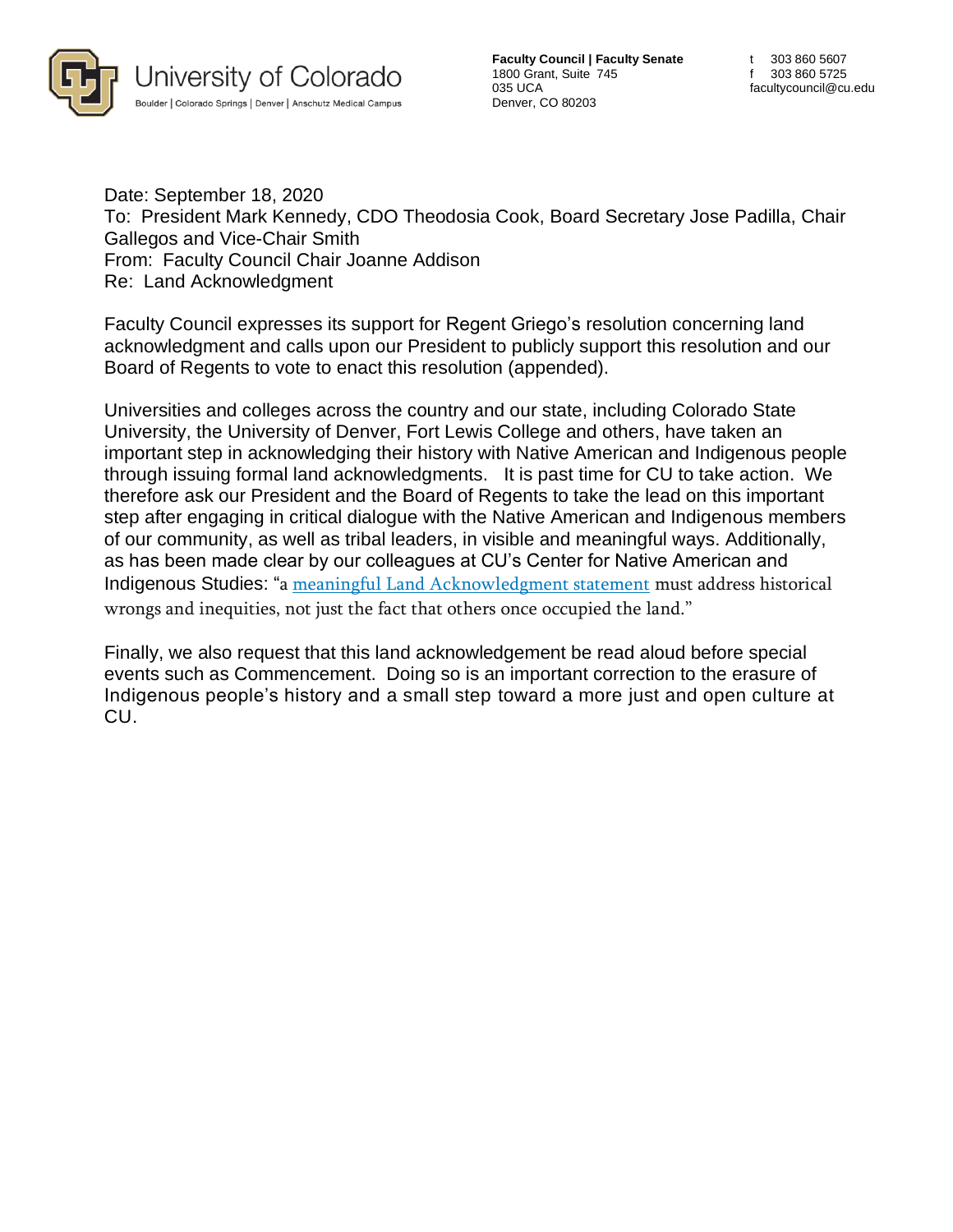

University of Colorado **Board of Regents** 

## **CU Board of Regents Agenda Item**

| <b>Agenda Item Details</b>           |                                                                                                                                                                                                                                                                                                                                    |
|--------------------------------------|------------------------------------------------------------------------------------------------------------------------------------------------------------------------------------------------------------------------------------------------------------------------------------------------------------------------------------|
| Meeting                              | September 10, 2020                                                                                                                                                                                                                                                                                                                 |
| Subject                              | Action Item: Commitment to Work in Partnership with<br>Indigenous Communities to Draft Land Acknowledgment                                                                                                                                                                                                                         |
| Recommended Action<br>Administration | RESOLVED that the University of Colorado System<br>shall continue its efforts to strengthen relationships with<br>Indigenous community members and leaders by writing<br>language for a Land Acknowledgment by the end of calendar<br>year 2020, to be submitted for approval at the first Board<br>meeting of calendar year 2021. |

**RECOMMENDATION FROM:** Regent Griego

## **STATEMENT OF INFORMATION:**

The University of Colorado's Guiding Principles call on the University to be a conscientious steward of its physical and natural resources, as well as to promote diversity to ensure the rich interchange of ideas in the pursuit of truth and learning (Regent Policy 1B). Consistent with these principles, the University should initiate a process to rightly acknowledge the history of the Indigenous peoples and nations that originally stewarded Colorado lands, including lands now occupied by the University's four campuses. The University's Chief Diversity Officer is currently working with all campuses to research and propose appropriate recognition steps. Consistent with that goal, this Resolution aims to support and build upon the current efforts by the Office of the President to develop meaningful relationships with Indigenous communities, and thoughtfully designing a Land Acknowledgment represents one essential step by the University to understand, reflect on, and honor the difficult truths of this history.

The University of Colorado Board of Regents also recognizes "that a respect for diversity requires a sincere willingness on the part of the institution to allow all its diverse stakeholders to share in the decision making process" (Regent Policy 10P). The University's